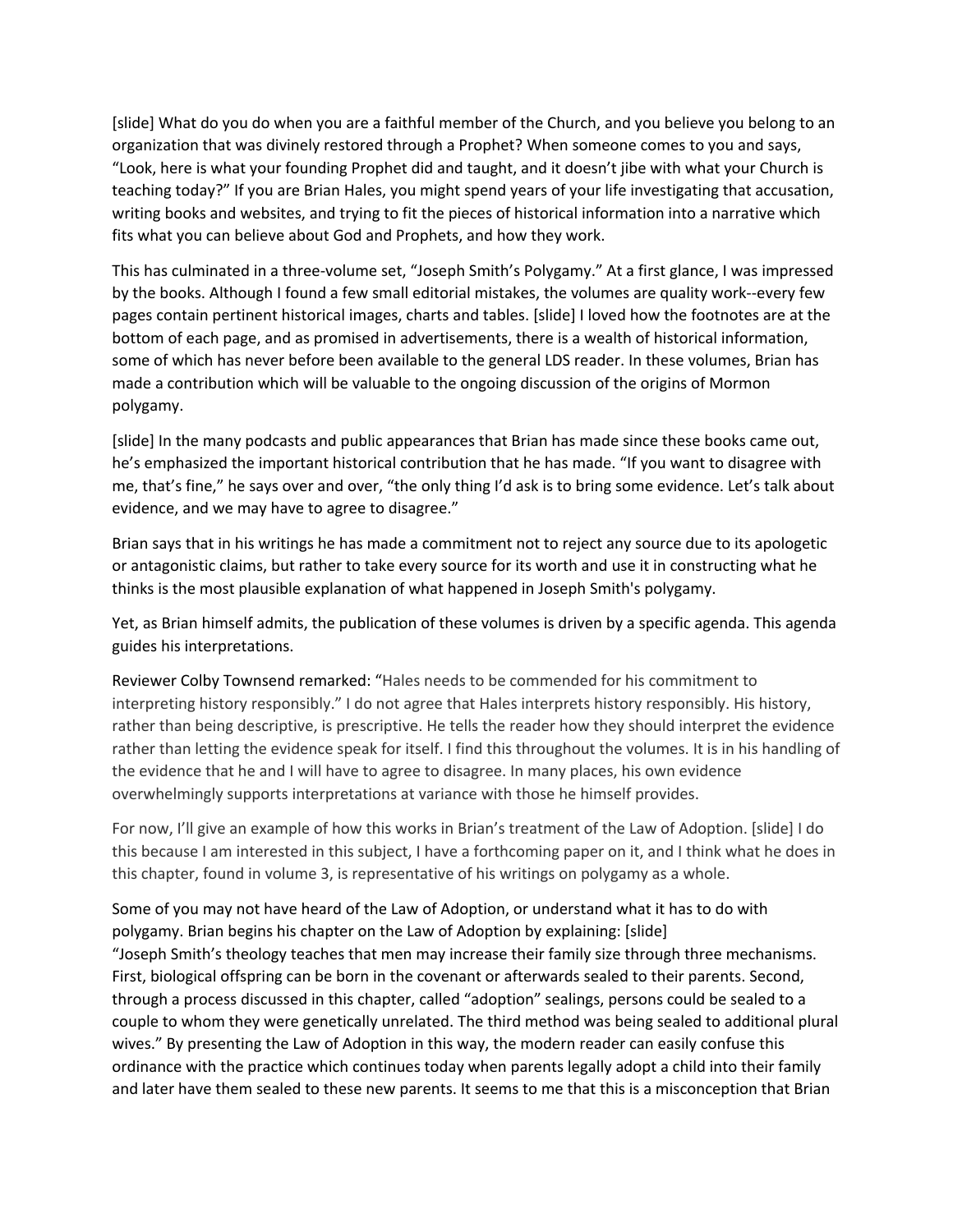attempts to foster. The adoption ordinance as practiced in Nauvoo was theologically distinct from yet went along with marriage and child-to-parent sealings. Brian's discussion of the Law of Adoption contributes to a misunderstanding of early Mormon theology and supports a further shift in doctrine than that which has already taken place on this subject.

The law of adoption grew out of theological principles taught by the founding prophet, Joseph Smith. These principles were carried out by Brigham Young, the Anointed Quorum, and others who had been privy to the Prophet's instruction. They were hampered somewhat in their implementation of the ordinance of adoption by the lack of a temple from the time the Saints left Nauvoo until the first temple in Utah opened in 1877. But there were official teachings and private observations explaining what this doctrine meant from Kirtland to Nauvoo and later, until revelation announced by Wilford Woodruff discontinued the ordinance of Adoption in 1894.

To me, the critic, Brian's presentation of the Law of Adoption seems to be an attempt to redefine doctrine. In the modern LDS church, we no longer participate in the ordinance of Adoption, or as early Saints often termed it "sealing men to men." However, many Mormon Fundamentalists continue to believe in and offer this ordinance. Brian's discussion of this principle, as with his treatment of polygamy, seems to be an attempt to reclaim the Law of Adoption from the fundamentalists. He wants to align the Law of Adoption taught by Joseph Smith with sealings that we do today, and distance the doctrine from the fundamentalists' conception of it.

Let me tell you clearly what the Law of Adoption is not. It is not sealing parents to their biological offspring. It is not sealing parents to legally adopted children. This is not how the Law of Adoption worked. It was not a genealogically-based system at all. According to BY it was the highest ordinance of the gospel [slide: Brigham Young quote] and in this sense it is distinct from sealing of offspring. Rather, brethren and their wives were constructing a priesthood-joined chain which would lead back through Joseph Smith, the head of this dispensation, and thence to Father Adam. *At the same time*, they were building family kingdoms by marrying additional wives and sealing their children and their non-member progenitors to themselves.

[slide] There are several techniques that Brian uses in this chapter which obfuscate the discussion and promote his agenda. [slide] First, Brian uses unclear terminology--"adopted offspring," or "nonbiological offspring" to describe the ordinance. This definitional equivocation obscures what the early Saints instead understood as the construction of a Priesthood chain. While individuals and even couples were sealed to men and their wives, early Saints often used the phrase "men to men sealings" to describe and distinguish this unique ordinance from other kinds of sealings.

[slide] Next, rather than using primary sources to understand the original meaning of the Law of Adoption, it appears that Brian relies heavily on the opinions of modern writers (such as Jonathan Stapley) in his reconstruction of the doctrine. Despite the praise from his reviewers that he has included all of the important sources necessary to his topic, Brian fails to identify critical primary sources. The Law of Adoption began to unfold as early as Kirtland with the Book of Abraham. Abraham is not joined to his earthly father, who is an idolater. Rather, Abraham chapter 1 discusses the need to be linked into not simply a lineal or genealogical chain, but a great priesthood chain. The chapter describes a Priesthood chain coming "down from the fathers from the beginning of time" (Abr 1:3) to Adam, and eventually to Abraham. This reading distinguishes between Abraham's earthly genealogical "fathers" who had turned from righteousness (v. 5) and his fathers in the PH (v. 4), who were exalted beings. This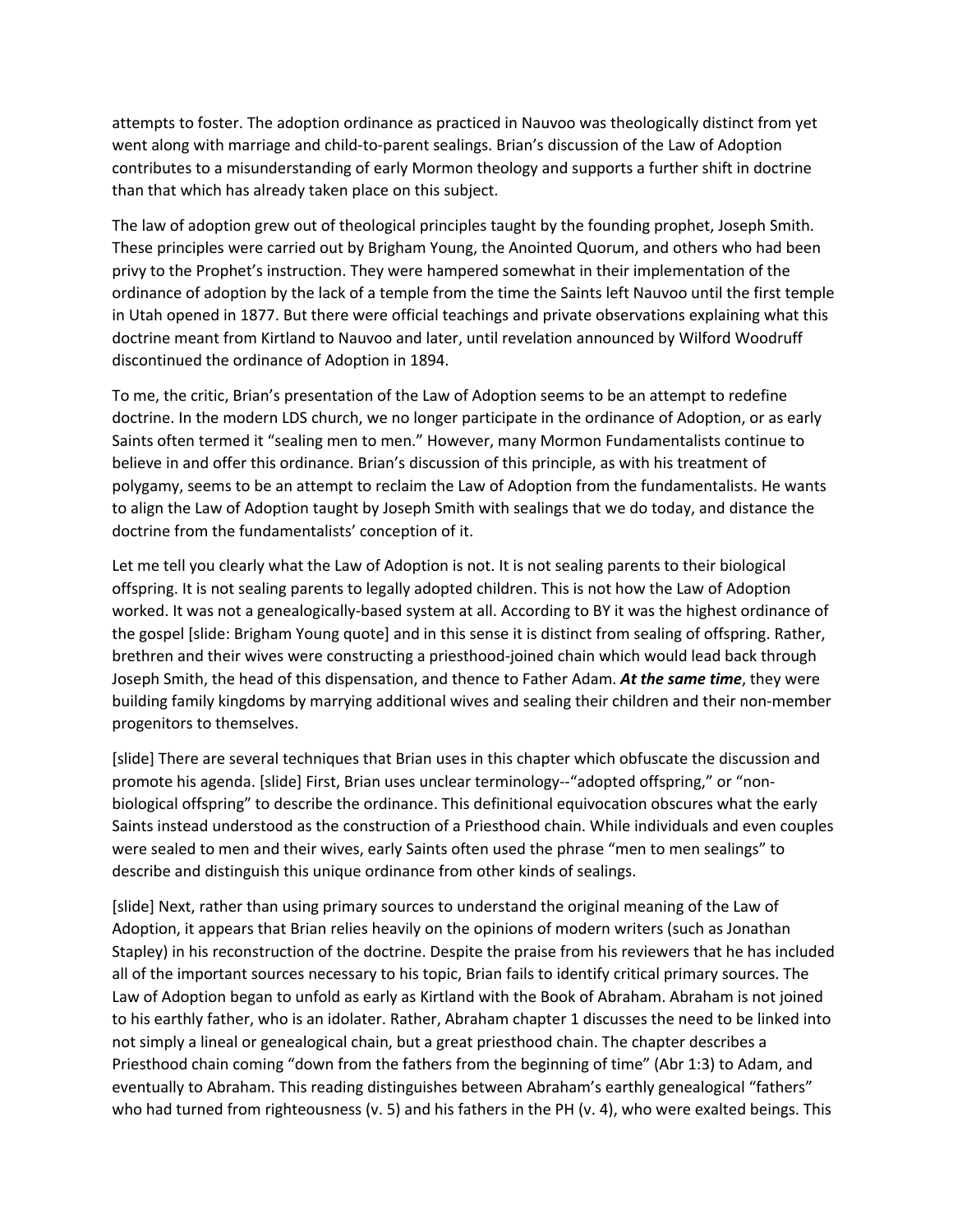early 1835 source is important because it presages the idea of patriarchal adoptive sealing in Mormonism.

Hales says that "available documents contain no public or private records of Joseph Smith specifically addressing this doctrine." As I have just demonstrated in my discussion of the Book of Abraham, this is clearly incorrect. Further, because Brian has failed to consider the Book of Abraham as one of JSs teachings regarding Adoption, he also misses the relevance of Joseph's comments regarding "fathers in eternal glory," and "the fathers in heaven" to that doctrine. Finally, he fails to appreciate the relationship of these three references by the Prophet to the discussion of the exaltation of the Patriarchs in D&C 132. He gives a statement [slide] advocating sealings between parents and children and then urging the Saints to "use a little Craftiness and seal all you can." This statement can be read to refer to adoption or just to seal all the relatives you can. Brian says this statement from Wilford Woodruff's diary is the closest Joseph came to addressing the doctrine. However, he discounts Benjamin F. Johnson's testimony, quoted by Todd Compton: "The first command was to 'multiply' and the Prophet taught us that dominion and power in the great future would be commensurate with the number of 'wives, children and friends' that we inherit here and that our great mission to Earth was to organize a nuclei of Heaven to take with us, to the increase of which there would be no end."

Brigham Young: "The ordinance of sealing must be performed here man to man, and woman to man, and children to parents, etc., until the chain of generation is made perfect in the sealing ordinances back to father Adam; ….until the earth is sanctified and prepared for the residence of God and angels" (JD 12:165). Feb 16, 1868

Orson Spencer: "By revelation and by records and traditions, and by the spirit of adoption, they will learn their relationship to the heavens; and the vacant links of lineage between them and their forefathers in the priesthood, will be sought after…The righteous will be bound together by the ties of adoption and kindred, in the "bundle of eternal life."

Brian devotes a lot of ink attempting to prove that Joseph never taught that there were eternal advantages to having more biological offspring, and that Joseph never taught that there were eternal advantages from more "adopted" offspring. Here he makes assertions that contradict the evidence he provides. [slide] Brian himself quotes the following sources, all of whom understood Joseph as teaching that eternal blessings were tied to the number of biological offspring born to them: Benjamin F. Johnson, [slide] Oliver Olney, Fanny Stenhouse, [slide] James H. Kennedy, Helen Mar Kimball Whitney, [slide] Annie Clark Tanner, and authors Martha Bradley and Mary Firmage,; he also quotes the following saying that priesthood adoptions brought glory and benefits to the adoptive fathers: [slide] Heber C. Kimball, John W. Gunnison, and [slide] Brigham Young. Despite all of this evidence, Brian concludes that it is not reasonable to believe that this was part of Joseph Smith's theology [slide]. To me, this is the single most frustrating flaw that I see in Brian's volumes. Sources early and late, friendly and unfriendly to the Church, all agree, but Brian contradicts them all. [slide] In many cases, these people said they had received the teaching from Joseph Smith. They were in the highest quorums of the Church, or were his closest associates or his wives.

Another technique that Brian uses is discounting. [slide] For example, he discounts John D. Lee's testimony that men were aggressively campaigning for individuals to be adopted to them. Brian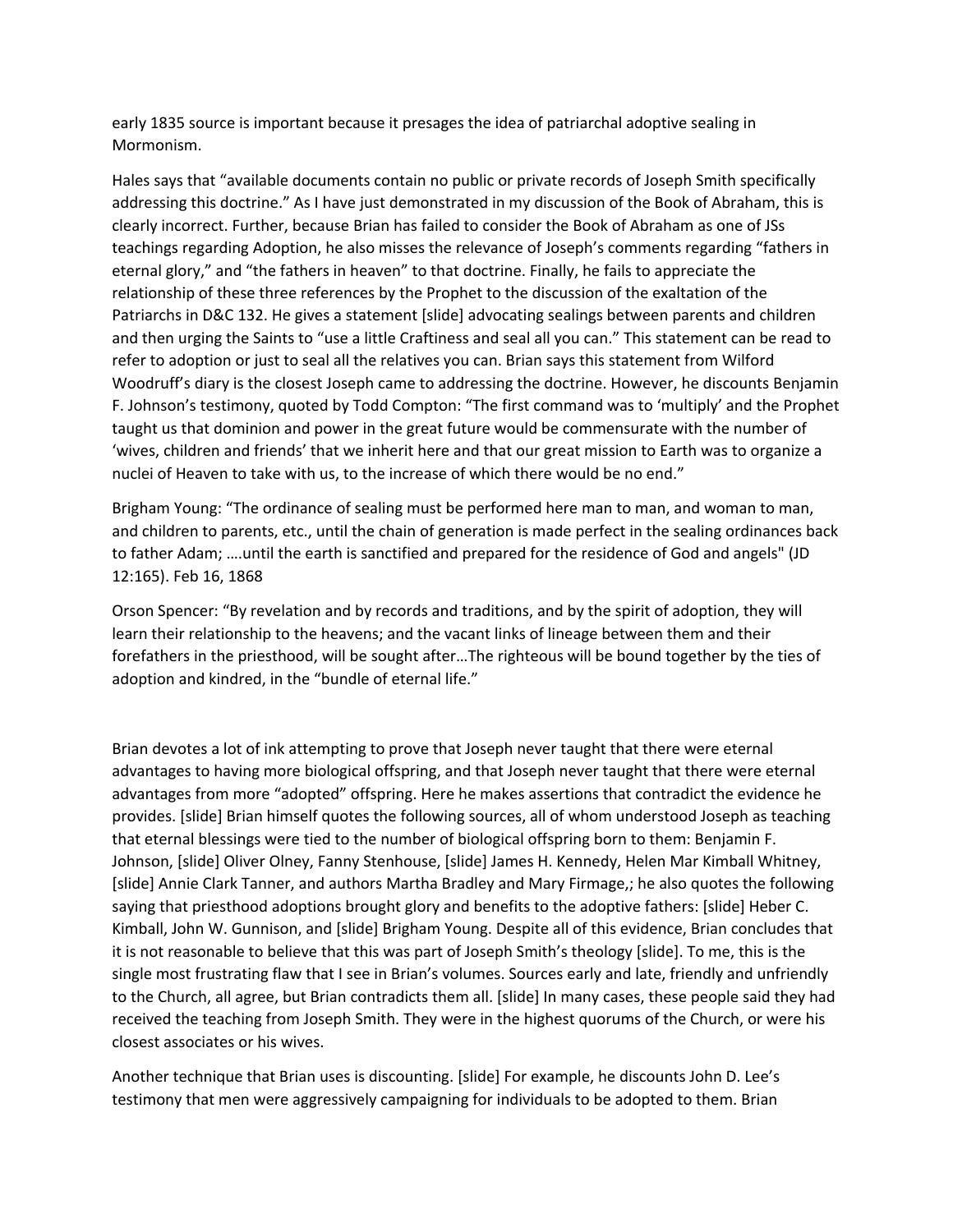dismissively states, "Most likely, Lee's recollections describe his personal behavior better than that of "many families" in Nauvoo in the winter of 1845…there is little evidence that other men were similarly seeking Church members to be adopted to them at that time" even when Lee is supported by other contemporaneous statements. "John Taylor had men running thro' the city [Nauvoo] to get men sealed to him." (Brigham Young, March 12, 1848). Next, Brian overqualifies his statements. "Lee's claim that 'meetings were held all over' appears to be an overstatement," Brian writes. "Little evidence has been found supporting that the law of adoption was widely taught in Nauvoo at any time." But just six months to a year later, there are accounts of Orson Hyde, George A. Smith, and Amasa Lyman widely teaching the Law of Adoption in Council Bluffs and Winter Quarters.

An example of an assumption that is made occurs when Brian discusses the adoption sealings that were performed in the Nauvoo Temple, shortly following the death of the Prophet. Because there were not many adoption sealings compared to other types of sealings, Brian dismisses the importance of the ordinance. He appears not to have considered the fact that there are less endowments performed than baptisms, less marriage sealings than endowments, less second anointings performed than sealings, and if (as Brigham Young said) Adoption is the highest ordinance, one would expect that that would be the case. Also, there may not have been time in Nauvoo to attend to much more than the preparatory, or absolutely essential ordinances. [slide] On the slide is another assumption. The only proxy Adoption ceremony involving Joseph Smith in the Nauvoo Temple was an adoption sealing of John Bernhisel. No wife is listed as having participated in this ordinance, and Emma had distanced herself from the Council of the Twelve by that time. Though there is no evidence that this is the case, Brian assumes that adoptions must occur to couples, so postulates that one of Joseph's plural wives may have participated.

The last technique I want to cover is misinterpretation. [slide] On the screen is a quote which Brian interprets as demonstrating Brigham Young's "insecurities" on the topic of Adoption. Rather, this quotation shows that Brigham was certain that through Joseph Smith, the Lord had introduced the Law of Adoption as it was currently practiced, and that he was confident that when the time came more revelation would be forthcoming on the subject. Brigham Young was not confused in any fundamental way about the Law of Adoption. Shortly thereafter, Brigham had a dream in which he was visited by Joseph Smith. He asked the Prophet for instruction on the Law of Adoption [slide]. On the screen is Brigham's question, and Joseph's response. Brian says that Joseph "did not directly answer his question," and then quotes Jonathan Stapley's observation that "the visionary experience had a cooling effect on Young's public engagement of adoption theology." What Brian has not seen is that Joseph did answer the question. The brethren at the time were concerned about how they should know who to be adopted to. Joseph answered that the Spirit of the Lord would show them how the human family was to be organized. Brigham did preach about the Law of Adoption publicly following that experience, but he left it to the brethren to make their individual decisions by the Spirit, and waited until the Temple in Utah was nearing completion to say more about the ordinance.

Agenda: to present the Law of Adoption as originally conceived by JS as being the same as sealings that we have today "In some ways, adoption teachings have come full circle during the half century between Joseph Smith's death and 1894. Judging from the number of children-to-parent sealings and adoptions performed in the Nauvoo Temple, there appears to have been little belief in 1845 that men were eternally advantaged by becoming an adoptive parent. Then in the years immediately after leaving Nauvoo, some Church members and leaders treated adoption as a mechanism to increase a father's eternal status. Questions persisted until 1894 when the official doctrine attributed no special eternal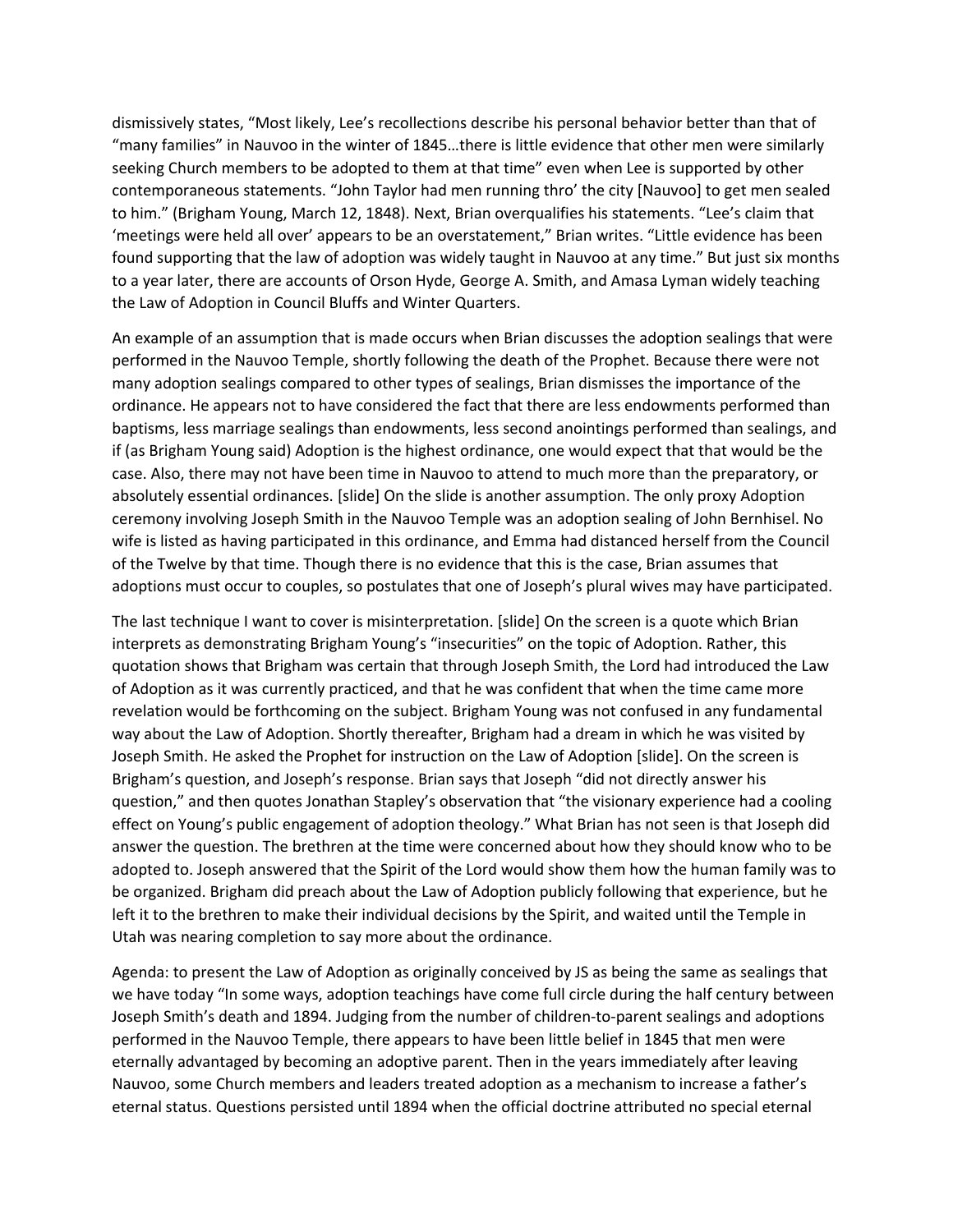benefits to a father who accepts adopted offspring…Joseph Smith promoted a biological chain back to Adam. With the opening of the Nauvoo Temple, a few Church members apparently believed they were advantaged by being sealed to Church leaders, an idea that afterwards expanded…in 1893, the emphasis to seal according to genetic ties was reinstated." (190) Not just an interpretive difference. It is demonstrably false. Wilford Woodruff when he introduces the new concept of sealing. When the ordinance was discontinued, a veil was dropped over the underlying doctrine of Adoption, preventing a full understanding of the purpose of that ordinance.

What I have said about Adoption can be extrapolated onto Brian's handling of Joseph Smith's polygamy. I think Brian misconstrues polygamy in the same way that he misconstrues Adoption. Yes, the volumes are important, but they are also dangerous because they present the historical sources in a light that does not reflect Joseph Smith's polygamy as understood by the early Latter-day Saints. He is not responsible in retrieving a collective memory of polygamy that is representative of the majority of sources. The idea that plurality of wives is merely an appendage to the greater principle of eternal marriage, and that monogamous eternal marriage is normative is a clear departure from the early understanding of the term, taught in Nauvoo and in Utah until the turn of the century. Ultimately, it is dishonest history. This book is not about Joseph Smith's polygamy, it is about how the modern church can accommodate the historical record.

- A. Uses misleading terminology (Celestial marriage = monogamous eternal marriage) definitional equivocation. Also exaltation or highest degree of exaltation. JS taught, and his closest associates preserved the teaching.
- B. Fails to identify critical primary sources, or fails to appreciate sources that he has. Many times they contradict him outright. For instance, buckeye's lamentation—adding glory by having more wives. One cannot receive a fullness with just one wife. Joseph's interpretation of the parable of the talents is a critical miss. Instruction to PPP. Can't say that that was only true from 1851 to 1890. If they failed to live it they were damned. We can say that it was lifted by WW. But let us not say that we have come full circle. A maze of sources. An "embarrassment" of sources. Two ways of reading that. So many things there but how they are presented is not always helpful in understanding. How faithful were Brigham and others in passing along, interpreting, understanding Joseph's doctrine? Maybe they are not as confused as they think.
- C. Qualifies
	- 1. Joseph never accused in a public source, before 1841, etc.
- D. Makes unwarranted conclusions
- E. Discounts
- F. Assumes Fanny Alger, assumes that a ceremony took place.
- G. Misinterprets
	- 1. One such example occurs in the chapters devoted to explaining Joseph's relationship with Fanny Alger. A letter written by Oliver Cowdery in 1838 states: "…in every instance I did not fail to affirm that what I had said was strictly true. A dirty, nasty, filthy [affair] of his and Fanny Alger's was talked over…" In some significant original research by Don Bradley, it was found that the word "affair" in the above quote was written on top of the word "scrape," which latter word had been obscured. Hales expends a great deal of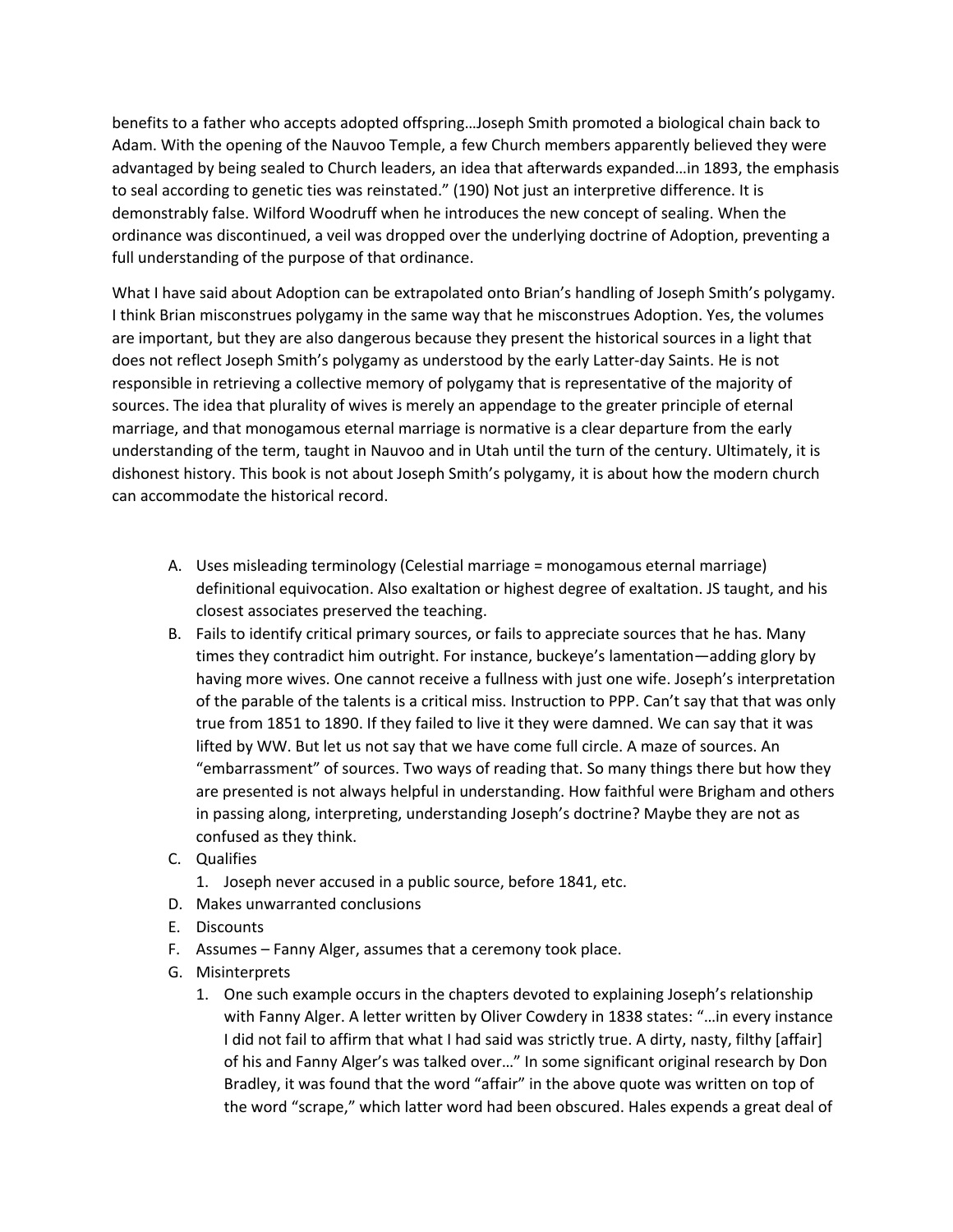ink over this discovery, even reproducing an image of the offending word for the reader's perusal. The word "scrape" is not in current use, and the word "affair" has acquired the almost exclusive meaning of extramarital sex, Hales explains. He and Bradley conclude that the letter itself stops short of an actual accusation of adultery. At this point, a reader is left with the impression that some other kind of scrape may have been intended.

- 2. Unfortunately for Hales' argument, a later source in the same chapter of his book clarifies for us just what Cowdery intended. The minutes of the Far West High Council trial held against Cowdery contain an account by David W. Patten, who "went to Oliver Cowdery to enquire of him if a certain story was true respecting J. Smith's *committing adultery* with a certain girl…he [Cowdery] then went on and gave a history of some circumstances respecting the *adultery scrape* (emphasis mine) stating that no doubt it was true." This quotation reveals that indeed, Oliver Cowdery was unambiguously accusing Joseph of adultery, and that the word "scrape" in this instance was associated by all involved with Cowdery's accusation of an affair between the Prophet and Alger. That in the Cowdery letter the original word "scrape" has been replaced by the word "affair" by a later scribe is certainly interesting, and it may be true that "affair" can refer to something besides a sexual relationship. But the High Council Minutes nowhere use the word "affair" to modify the word "scrape." Rather, they use the word "adulterous," and clarify that the "scrape" intended by Cowdery was "J. Smith's committing adultery with a certain girl."
- 3. Perhaps Bradley's discussion of the Cowdery Letter would have been better presented as a footnote. Instead, it appears in Hales' main text, as an argument that Cowdery was not accusing the Prophet of an "affair" with Fanny Alger. Again, this initial strong statement by Hales must be qualified in light of the evidence which he later provides. Uses these techniques repeatedly throughout the three volumes. Misdirection. Telling you how to interpret the evidence.
- H. Agenda: To present Joseph Smith's polygamy as "moral" according to conservative or Victorian standards; to **align Joseph Smith's position on polygamy with a modern LDS view**  that not everyone must live polygyny to attain the highest degree of exaltation.

IV. Theological Challenge: Why in the case of both PM and LoA is there a need to say that the early Gas were confused about this. That poses a greater theological challenge than for us to just say that the LoA was abandoned. What kind of prophet was mistaken or confused?

## V. Conclusion

A. Dancing David

Conclusion: some of my perceptions of JS—I don't think the sources warrant a Joseph who was a sexual libertine, ruled by libido. But neither do I see the almost prudish Joseph that Hales presents in these volumes. Hales gives us a prophet who shied away from consummating his marriages until commanded by an angel with a drawn sword. As pointed out, that's inconsistent with contemporary accounts. Also inconsistent is a polygamy meant solely to provide progeny, or sexless eternal unions to give leftover women husbands in the eternities. The Joseph in the pages of Hales' volumes never even spoke anything inappropriate. This just isn't the prophet who said, "